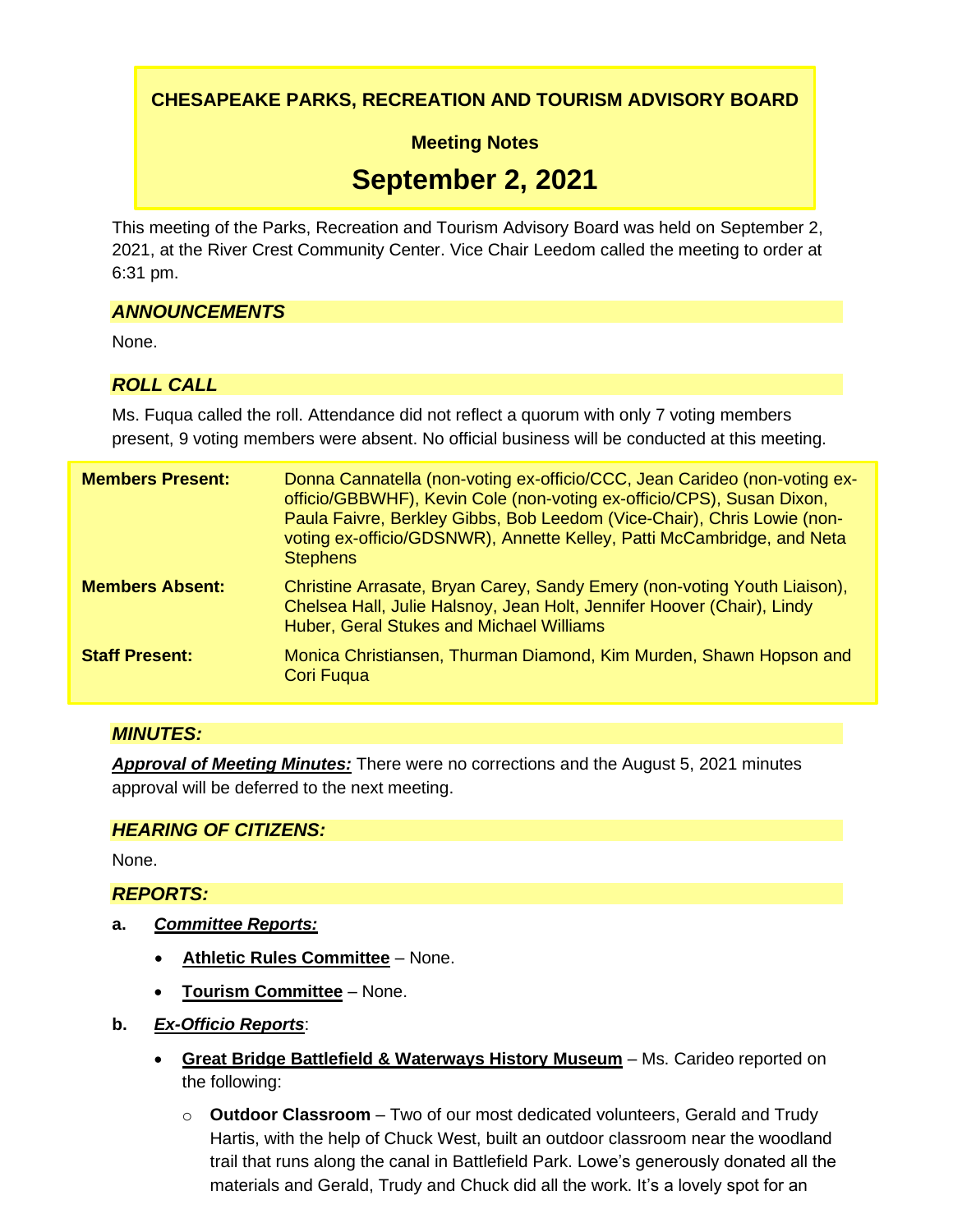outdoor classroom where school groups, adult groups and special events can benefit.

- o **Eagle Scout Fencing Project** Tommy Rabenold, an Eagle Scout, approached the Foundation some time ago with a proposal to extend the historic replica fencing along Historic Way to the entrance. He worked with the department to satisfy all planning and permits required, is now ready to begin and deserves recognition for this park improvement.
- o **John Adams** John Adams is coming to the museum on Monday, September  $27<sup>th</sup>$ , at 7:00 p.m. Dr. William G. Chrystal, pastor, author, scholar, historical interpreter, and the host of The Thomas Jefferson Hour for the past 12 years, will be with us. Tickets are available by calling the museum at 757-482-4480. Seating is limited.
- **Great Dismal Swamp National Wildlife Refuge** Mr. Lowie reported on the following:
	- o **Interpretive panels** 14 new interpretive panels have been installed at all trailhead kiosks. The new panels highlight a map and features of each entrance and messaging was developed from the headquarters exhibits for consistency.
	- o **Portsmouth Ditch Trailhead** A portion of Black Bear Trail, located at the Portsmouth Ditch Trailhead in Chesapeake, will be designated a Track Trail. Track Trail is a Kids in Parks program sponsored by the Blueridge Park Foundation. A new kiosk and brochures will be installed over the winter. The project is also sponsored by a Chesapeake citizen.
	- o **Hunting program** The refuge hunt program has been revised. Portsmouth Ditch Trailhead in Chesapeake, as well as all other trailheads, will now be open to hunting. We have identified archery-only areas around our heavily used public access points. The season is longer, more species available, and more access points.
- **Chesapeake Public Schools** Mr. Cole reported on the following:
	- o **Chesapeake Olympians Meet and Greet**  A meet and greet for Grant Holloway and Michael Cherry will take place at Grassfield High School on Friday, September 10<sup>th</sup>, from 5-6:30 p.m. Anyone is welcome to attend. Masks will be required.
- **Chesapeake Conference Center** Ms. Cannatella reported on the following:
	- o **Events** Lots of events happening including church events, birthday celebrations and business meetings to name a few. For a complete listing of upcoming events, visit our website.
	- $\circ$  **Lunch with Chef** is on Fridays from 11:30am 1:30pm. Lunch on September 10<sup>th</sup> will be Lunch with Chef and Chessie and we will be selling the stuffed Chessie bears which include a coupon for \$4 off of lunch. Kids 5 and under eat for free!
- **c.** *Tourism Report* Ms. Murden gave the following updates: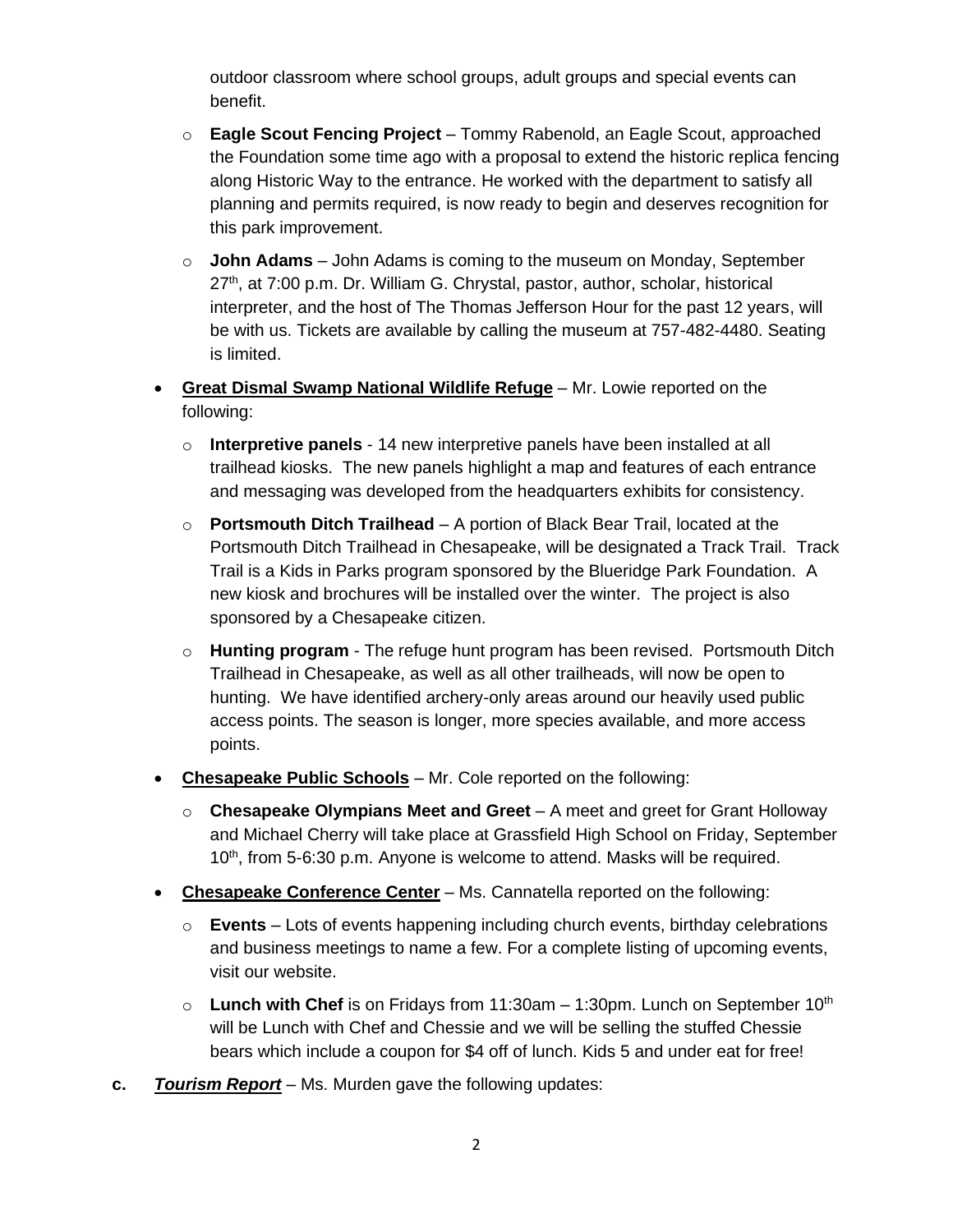- **Hotel Occupancy** Hotels still doing well. Occupancy is strong and we're still leading the region.
- **Sales** Currently promoting fall travel and activities and we continue to add information on fall events and activities to our website.
- **Events**  Restaurant Week will be happening October 15-22. Symphony Under the Stars is this weekend on Sunday the  $5<sup>th</sup>$ , the Ceremony of Remembrance and Concert is Saturday, September 11<sup>th</sup>.

## **d.** *Parks and Recreation Reports*

- Mr. Diamond reported on the following:
	- $\circ$  **Splash Park** opened August 17<sup>th</sup> with daily hours. After Labor Day, it will be open late Wednesday afternoons and Saturdays.
	- o **Athletics** Youth football season has started, and practices have begun. Fall volleyball and soccer are starting up as well. Adult fall softball season is going strong including the senior league.
	- o **Stay & Play** after school program registration opened August 9th with reduced numbers and most of the programs are either full or almost full. We had to cancel the program here at River Crest due to not enough interest at this location.
	- o **Standup Paddleboard Yoga** at Oak Grove Lake Park. Two Friday evening sessions will be offered in September and registration is open at \$45 per person. We hope to expand this next year.
	- o **Housekeeping** we are still short around 30 housekeepers. Staff and supervisors are working hard to keep up standards and a mobile team has been created.
	- o **New gym floor** was installed here at River Crest with four pickleball courts. It's beautiful! Check it out after the meeting.
- Mr. Hopson reported on the following:
	- o **Parks maintenance** Also short staffed and trying to keep up with mowing and other park maintenance projects, athletic field maintenance and event support. Vacant grounds positions are posted, and we will hopefully be able to interview and fill some of these vacancies in the coming weeks.
	- o **Landscaping** starting to plan for winter projects such as mulching and tree maintenance. Will also be interviewing for the landscape designer position in a couple of weeks.
- Ms. Christiansen reported on the following:
	- o **Sundays on the Lake** Even though the weather didn't cooperate every weekend, we still had between 20-40 people participate for each Sunday and everyone loved it. We're looking at changing it from a summer program to maybe spring and/or fall for next year and will continue to gauge the interest.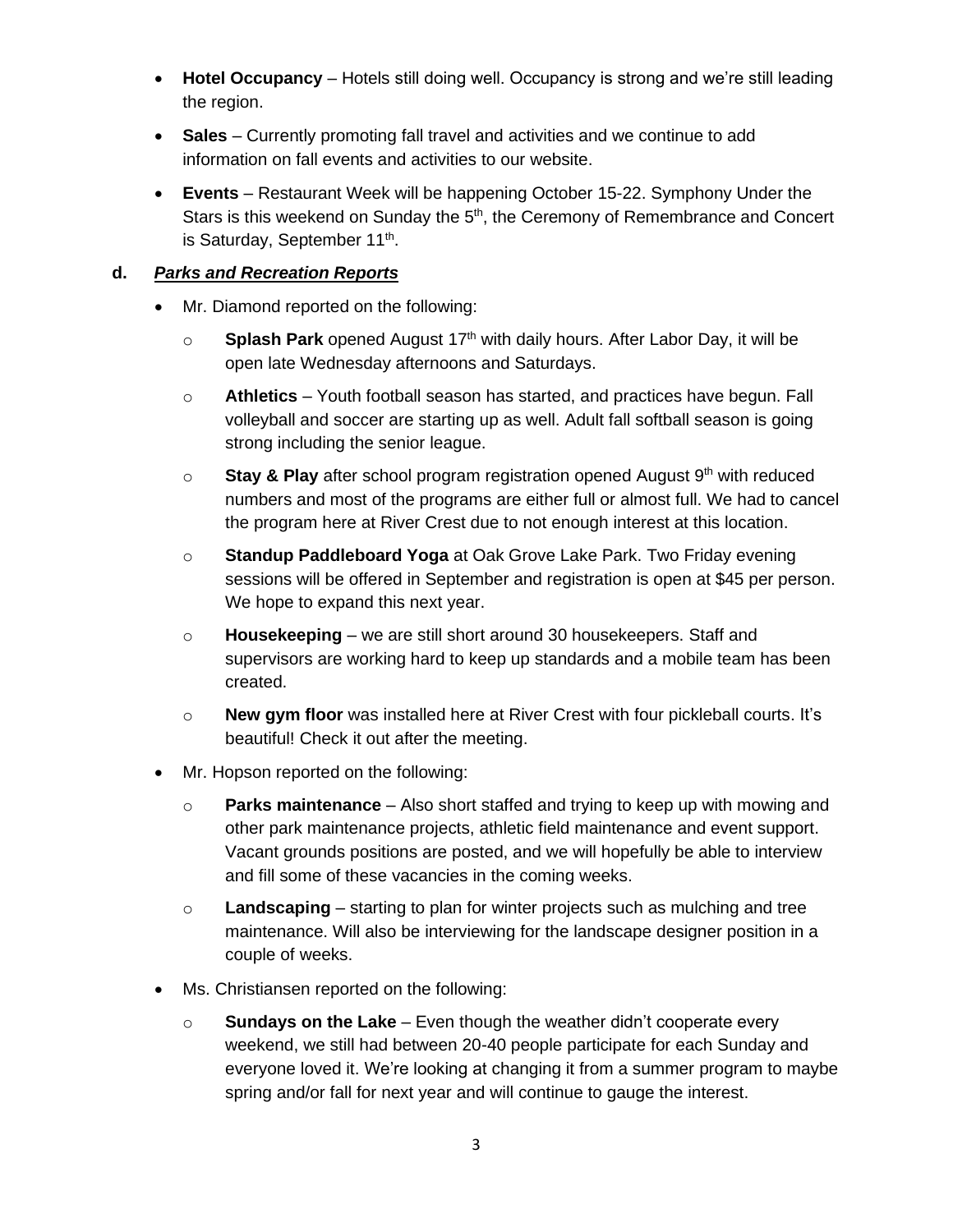- o **Splash Park at Western Branch** As we go into next year, we're looking at expanding the concrete pad to be able to offer some non-water-related games like a painted tricycle path, painted checkerboard, and maybe a flat painted version of cornhole.
- o **CIP Budget Kick-Off Meeting** took place yesterday and we're feeling pretty good about the process. The CIP budget must be turned in in October and then we'll start on the operating budget.
- o **AutumnFest and Arbor Day Celebration** will be October 2 at 10 a.m. at the Arboretum. It's a fun event to begin the fall season.
- o **Arboretum Farmhouse** interior items are being evaluated for removal and storage so once that has been completed, the condition of the building can be assessed for renovation.
- o **Cornland School** was successfully moved to its new location so we're very excited about that.
- o **Heron Statues** have been installed along the waterway at Great Bridge Lock Park and are very cool! Pictures are in the latest Department Report.
- *e. Director Updates*: Ms. Christiansen gave a few updates on behalf of Mr. Barber. See above.

## *UNFINISHED BUSINESS*:

• None.

## *HEARING OF BOARD MEMBERS*:

- Ms. Dixon announced that the annual Chesapeake Community Messiah Chorus concert will be taking place at the Great Bridge Methodist Church and asked that we share the event information to help get the word out not only to get people to attend the event, but also to attract new choir members. It is a free event, and the first rehearsal is October 4<sup>th</sup>. Kim Murden said it could be added to the holiday events on the VisitChesapeake website.
- Ms. McCambridge said that the Cornland School move was an adventure but was very well orchestrated. The historical photography collection will be installed and housed at the Chesapeake Conference Center, and they will be delivered next Tuesday. Thank you, Donna! Lastly, would really like to see regular reports and updates on the CEIC/environmental activities. Ms. Christiansen agreed and will include them in the future. Ms. McCambridge won a Notable Yard award for the Great Bridge district. Congratulations!!
- Ms. Faivre asked if any Chesapeake playgrounds had a wheelchair swing. Mr. Diamond said yes, there is one at the playground at Deep Creek Park. Also, on her morning walks, she noticed the progression of improvements at Deep Creek Middle School. She also received a great email from Tourism and Ms. Murden said it was probably the partner (business) email which was sent out to the board since they are part of the data base. There is also a consumer version that will go out once or twice a month so look for